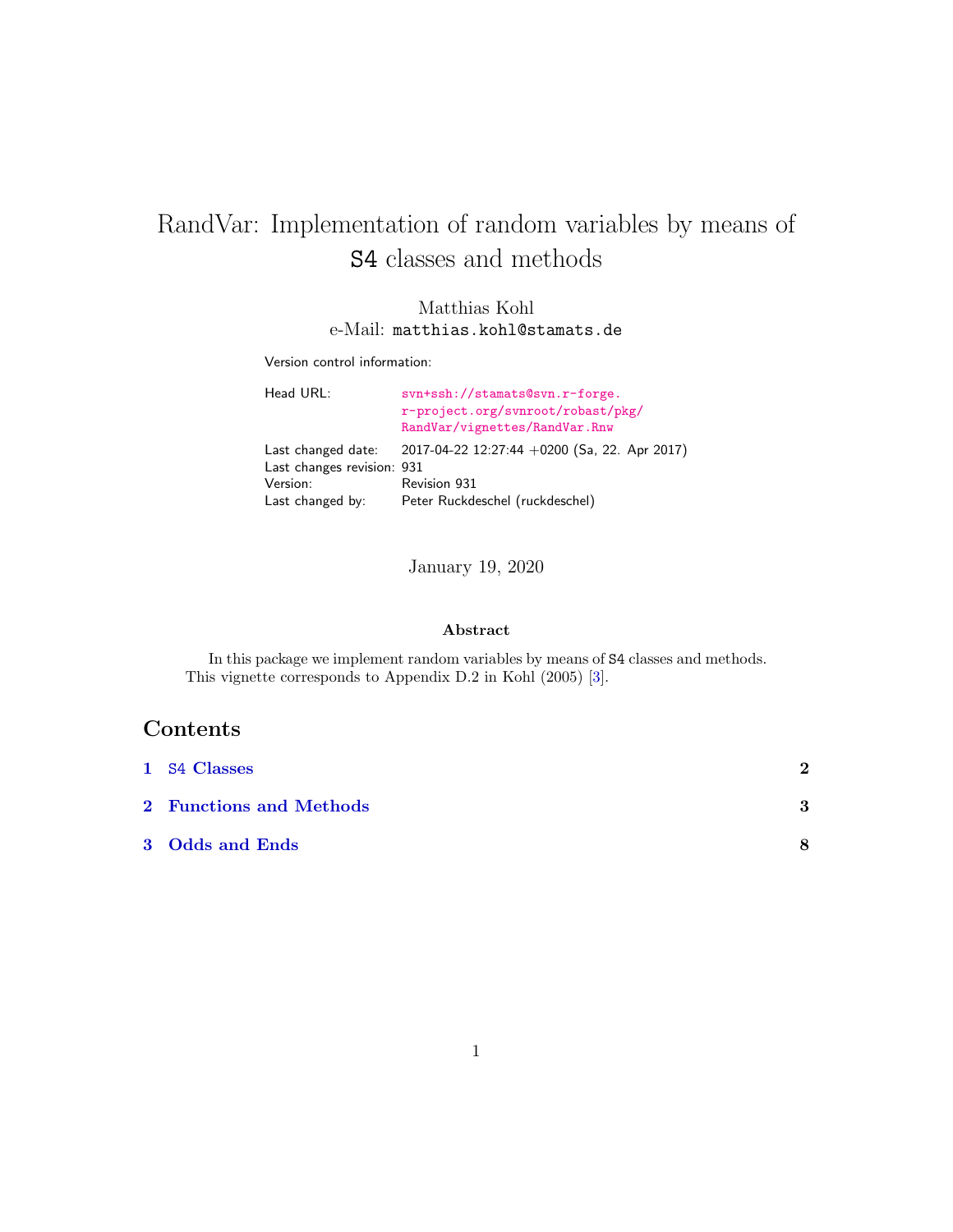#### <span id="page-1-1"></span><span id="page-1-0"></span>1 S4 Classes

The S4 class RandVariable (cf. Figure [1\)](#page-2-1) has the slots Map, Domain and Range where Map contains a list of functions which are measurable maps from Domain to Range. The elements contained in the list Map must be functions in one argument named x. We do not allow further parameters for these functions as this would lead to inconsistent objects. Strictly speaking, an object of class RandVariable would represent not only one random variable but a whole set of random variables depending on these parameters.

The slots Domain and Range are filled with an object of class OptionalrSpace; i.e., they contain NULL or an object of class rSpace (see package distr [\[4\]](#page-8-1)). In case of EuclRandVariable and RealRandVariable the slot Range is filled with an object of class Euclideanspace and Reals, respectively. The class EuclRandMatrix additionally has the slot Dim which is a vector of integers and contains the dimensions of the Euclidean random matrix.

Using these S4 classes there are two possibilities to implement a  $\mathbf{R}^k$  valued random variable. First, we could define a EuclRandVariable whose slot Map contains a list with one function which maps to  $\mathbb{R}^k$ ; i.e., the slot Range is a k-dimensional Euclidean space. Second, we could define a EuclRandVariable whose slot Map contains a list with  $n$  functions (projections) which map to R<sup>m</sup> where  $k = m * n$ . Now, the slot Range is an m-dimensional Euclidean space. Since it is sometimes convenient to regard a  $\mathbb{R}^k$  valued random variable as measurable map consisting of  $\mathbb{R}^{k_i}$  valued maps where  $\sum k_i = k$ , we introduce a further class called EuclRandVarList. With this class we can now define  $R^k$  valued random variables as a list of  $\mathbb{R}^{k_i}$  valued random variables with compatible domains. More precisely, the elements of a EuclRandVarList may even have very different ranges (not necessarily Euclidean spaces) they only need to have compatible domains which is checked via the generic function compatibleDomains.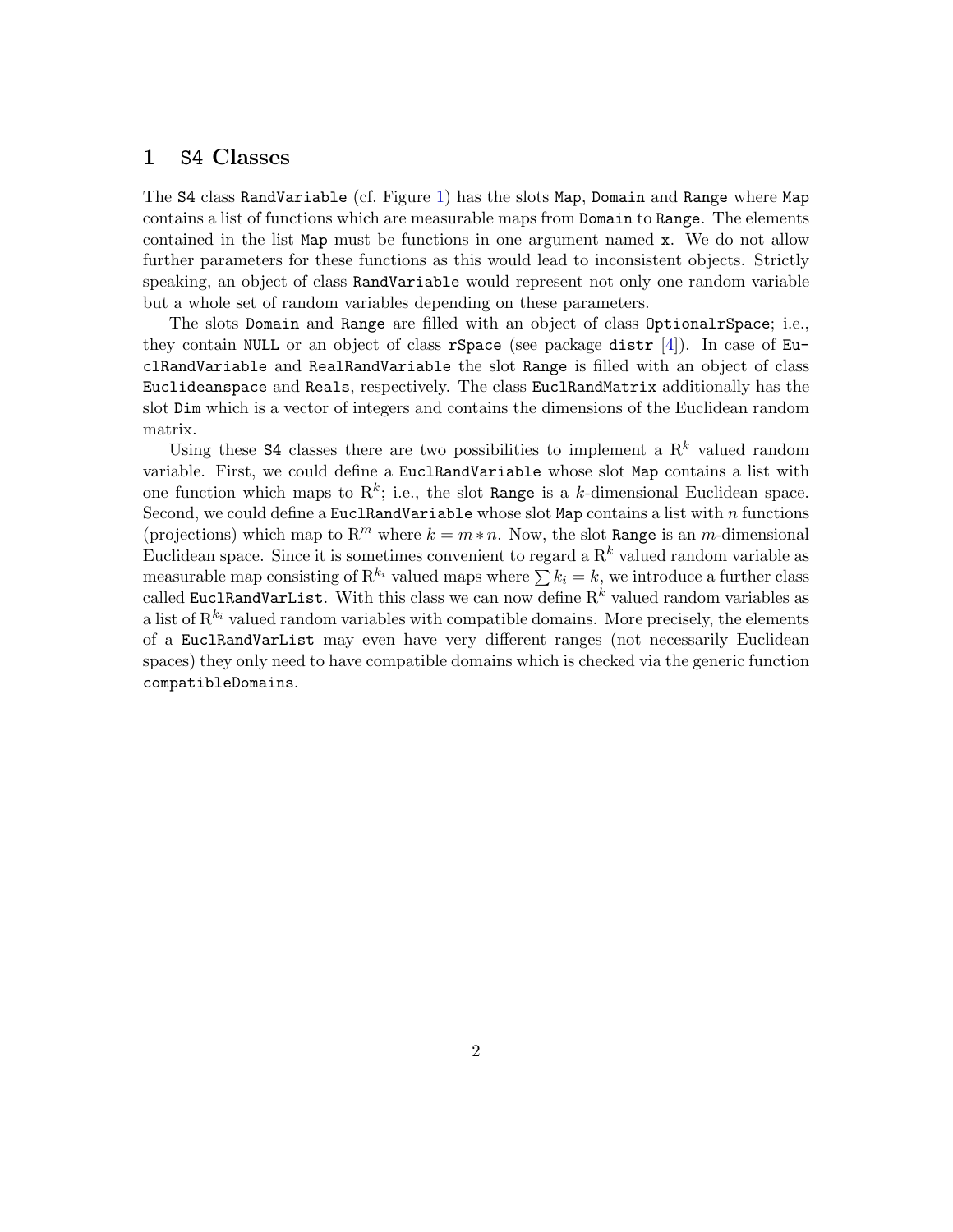<span id="page-2-2"></span>

<span id="page-2-1"></span>Figure 1: Class RandVariable and subclasses.

# <span id="page-2-0"></span>2 Functions and Methods

As in case of package distrEx  $[4]$ , we follow the advices of Section 7.3 of  $[1]$  and  $[2]$ . That is, we introduce generating functions as well as accessor and replacement functions. A short description of the implemented generating functions is given in Table [1.](#page-3-0)

While there are accessor functions for all slots of the newly defined S4 classes, replacement functions are only implemented for those slots a user should modify.

Our next goal was that one can use these classes of random variables like ordinary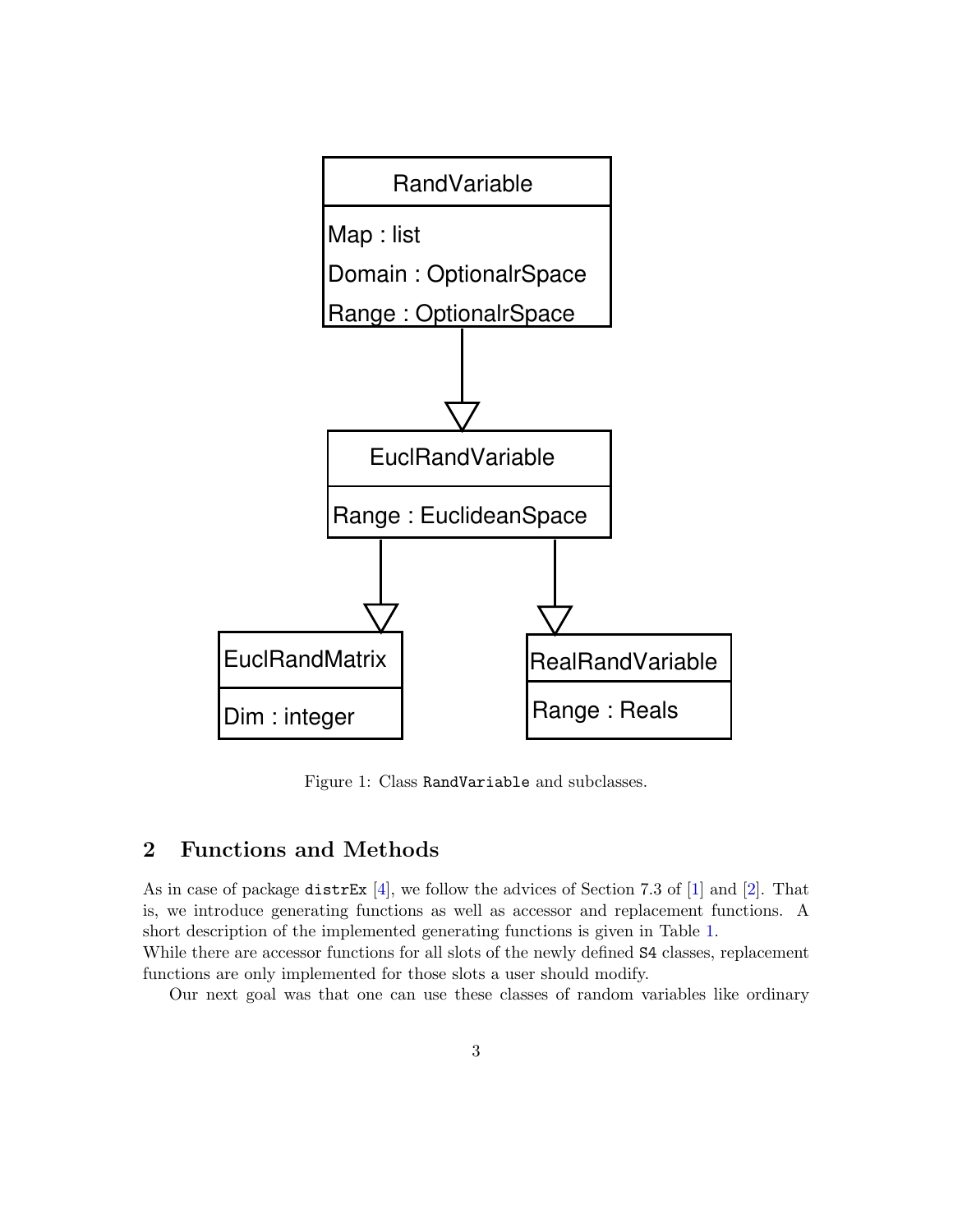| <b>Generating Function</b> | Description                                 |
|----------------------------|---------------------------------------------|
| EuclRandMatrix             | Generates an object of class EuclRandMatrix |
| EuclRandVariable           | Generates an object of class EuclRandVari-  |
|                            | able                                        |
| EuclRandVarList            | Generates an object of class EuclRand-      |
|                            | VarList                                     |
| RandVariable               | Generates an object of class RandVariable   |
| RealRandVariable           | Generates an object of class RealRandVari-  |
|                            | able                                        |

<span id="page-3-0"></span>Table 1: Generating functions of package RandVar.

numeric vectors or matrices. Hence, we overloaded the S4 group generic functions Arith and Math as well as matrix multiplication %\*%. For the matrix multiplication of EuclRand-VarLists we additionally introduced the operator %m%. Now, if we have random variables X and Y, a numerical vector v and a numerical matrix M (with compatible dimensions) we can for instance generate

```
> library(RandVar)
> distroptions("withSweave" = TRUE) ## only for use in Sweave - document; set to FALSE else!
> (X <- RealRandVariable(Map = list(function(x){x}, function(x){x^2}), Domain = Reals(), Ran
An object of class
> Map(X)
[1]]
function(x){x}
[[2]]
function(x){x^2}> evalRandVar(X, 2)
     [,1]
[1,] 2
[2,] 4> evalRandVar(X, as.matrix(seq(2, 10, 2)))
, , 1
```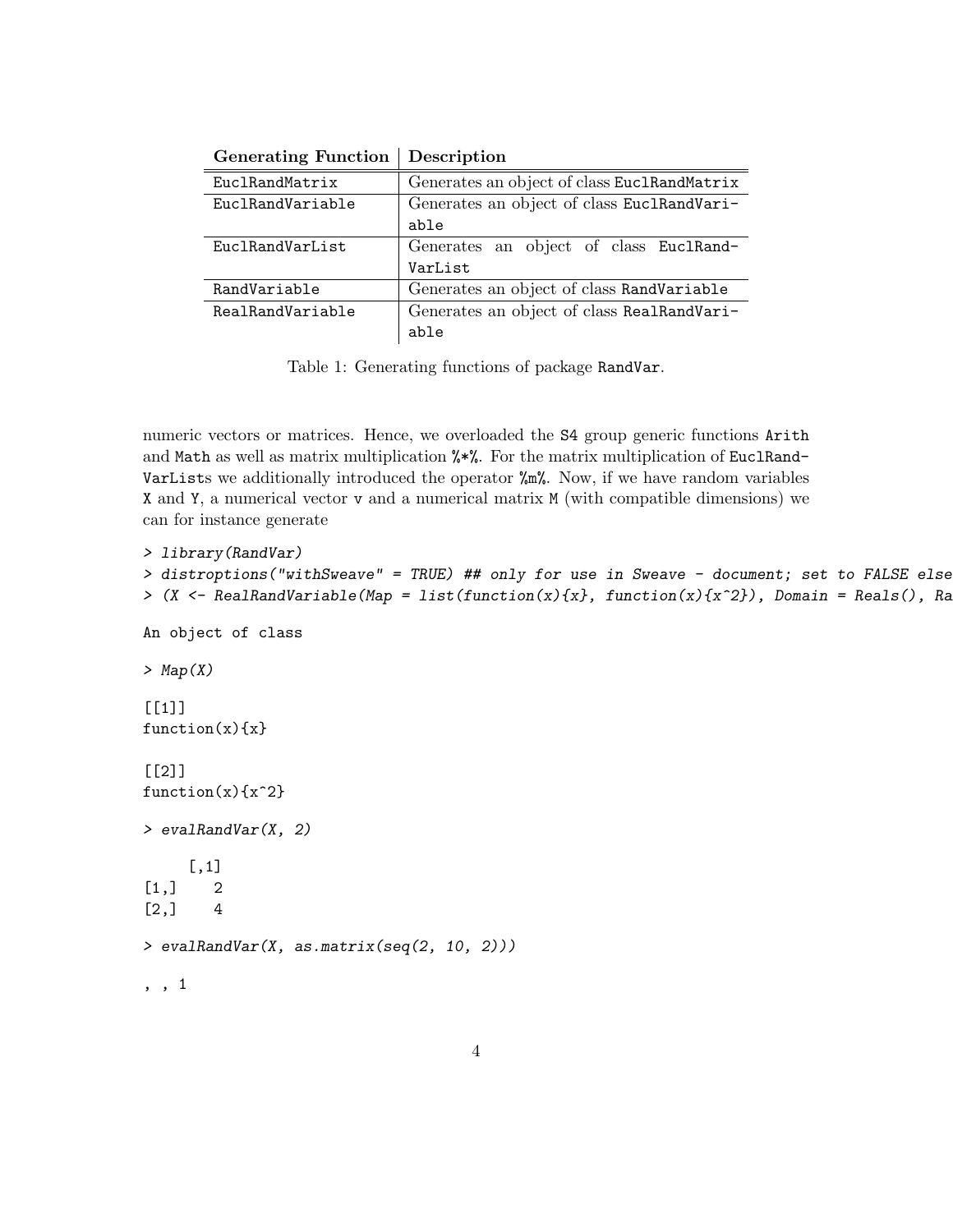```
[,1] [,2] [,3] [,4] [,5]
[1,] 2 4 6 8 10
[2,] 4 16 36 64 100
> R1 <- exp(X-1)
> Map(R1)
[1]]
function (x)
{
   f1 \leftarrow function (x){
        f1 \leftarrow function (x){
           x
        }
       f1(x) - 1}
   exp(f1(x))}
<environment: 0x558cb3808c28>
[2]]
function (x)
{
   f1 \leftarrow function (x){
        f1 \leftarrow function (x){
           x^2}
       f1(x) - 1}
   exp(f1(x))}
<environment: 0x558cb3808c28>
> R2 <- exp(X-1:2)
> Map(R2)
[[1]]
function (x)
```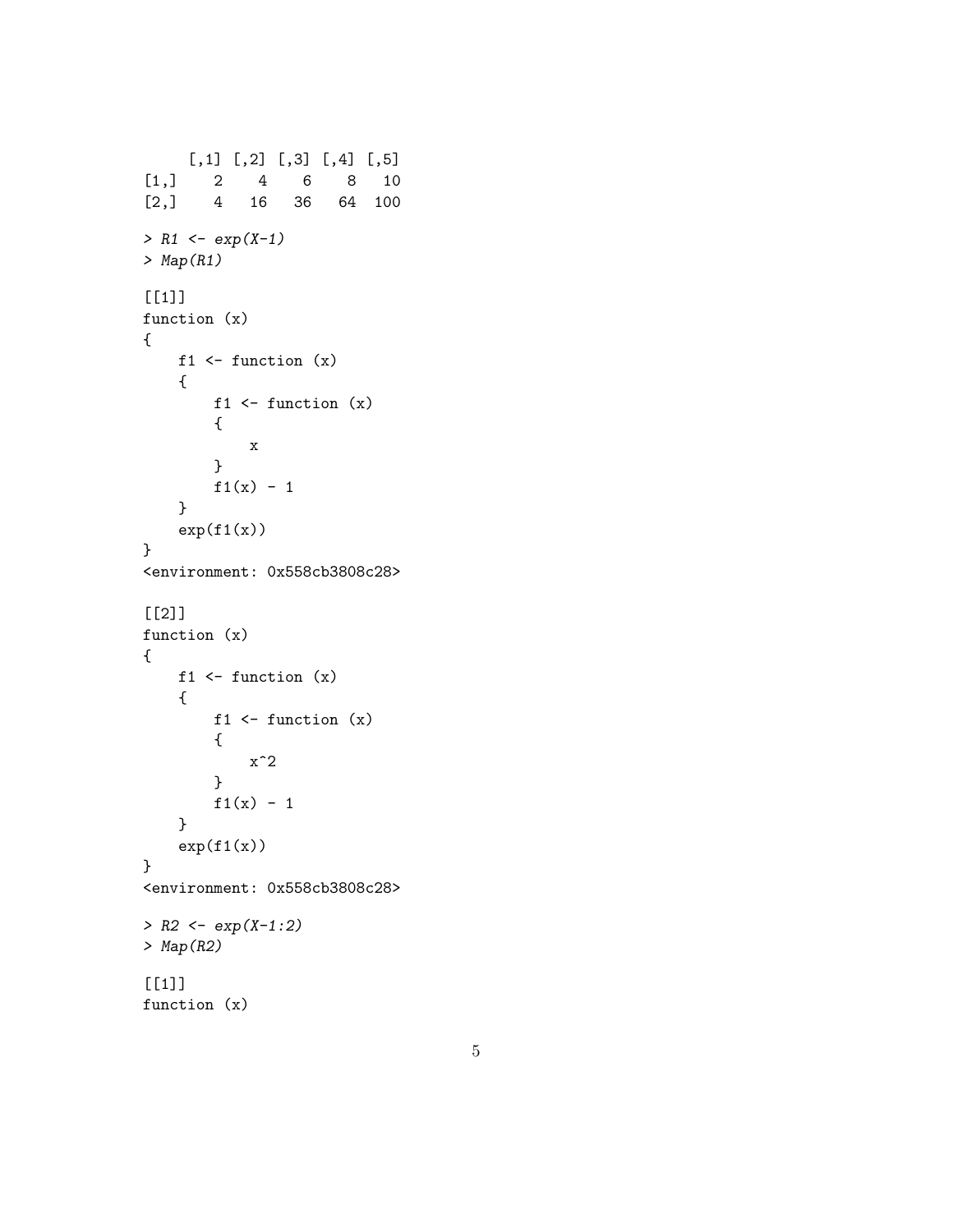```
{
    f1 \leftarrow function (x){
        f1 \leftarrow function (x){
             x
        }
        f1(x) - 1L}
    exp(f1(x))}
<environment: 0x558cb387d5b0>
[[2]]
function (x)
{
    f1 \leftarrow function (x){
        f1 \leftarrow function (x){
             x^2}
        f1(x) - 2L}
    exp(f1(x))}
<environment: 0x558cb387d5b0>
> (Y <- RealRandVariable(Map = list(function(x){sin(x)}, function(x){cos(x)}), Domain = Real
An object of class
> Map(Y)
[1]]
function(x)\{sin(x)\}\[2]]
function(x)\{cos(x)\}\> R3 <- X %*% Y
> dimension(R3)
```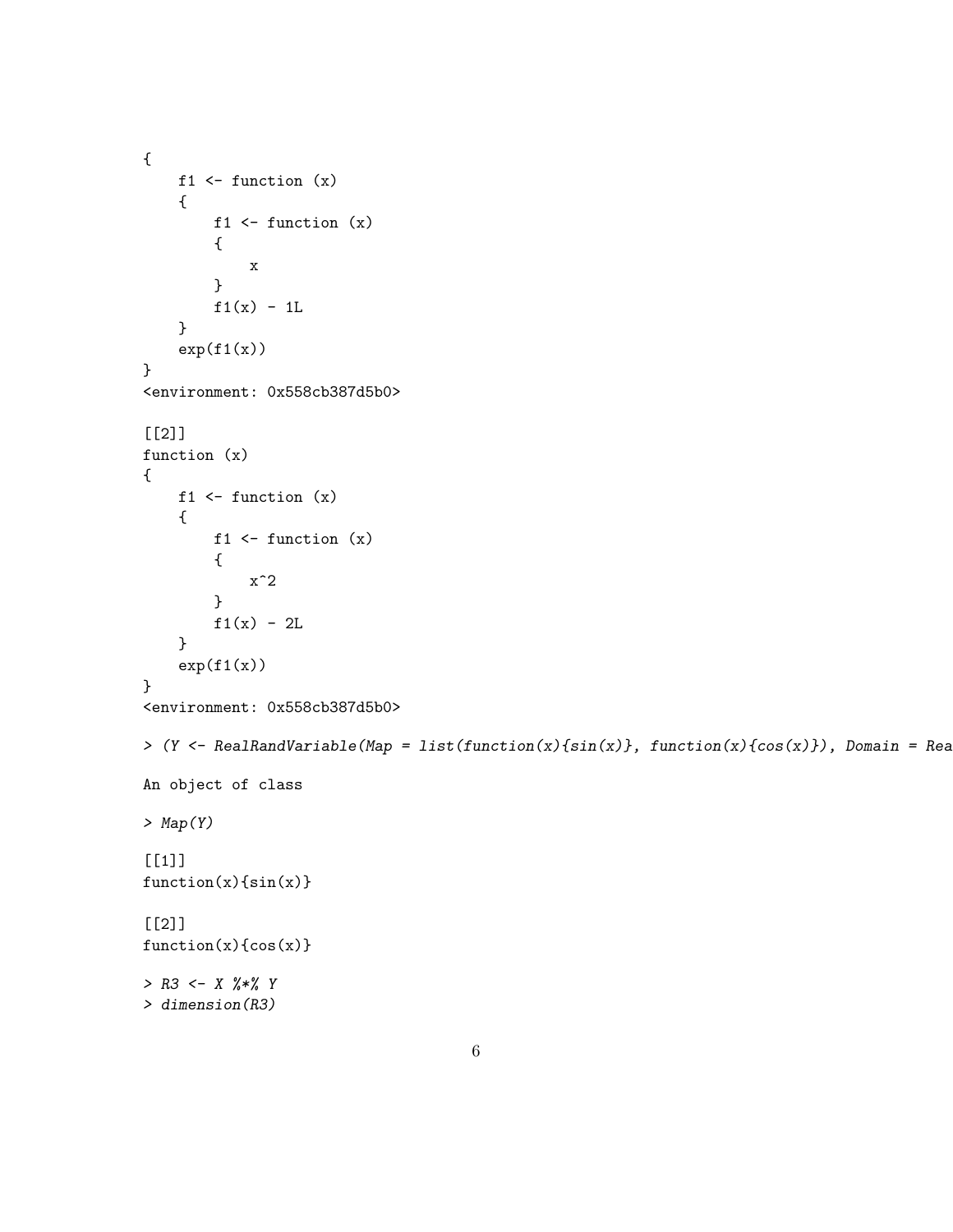```
[1] 1
> #evalRandVar(R3, 2)
> 2*sin(2) + 2^2*cos(2)
[1] 0.1540075
> (R4 <- X %*% t(Y))
An object of class
> dimension(R4)
[1] 4
> #evalRandVar(R4, 2)
> (M <- matrix(c(2*sin(2), 2^2*sin(2), 2*cos(2), 2^2*cos(2)), ncol = 2))
         [ ,1] [ ,2][1,] 1.818595 -0.8322937
[2,] 3.637190 -1.6645873
> (R5 <- M %*% R4)
An object of class
```
We also implemented S4 methods for the generic function E of package distrEx  $[4]$ . That is, given some distribution D, respectively some conditional distribution CD and some random variable X we can compute the (conditional) expectation of X under D, respectively CD simply by

```
> D <- Norm()
> E(object = D, fun = X)
[1] 0.0000000 0.9999942
> E(D)
[1] 0
> var(D)
[1] 1
```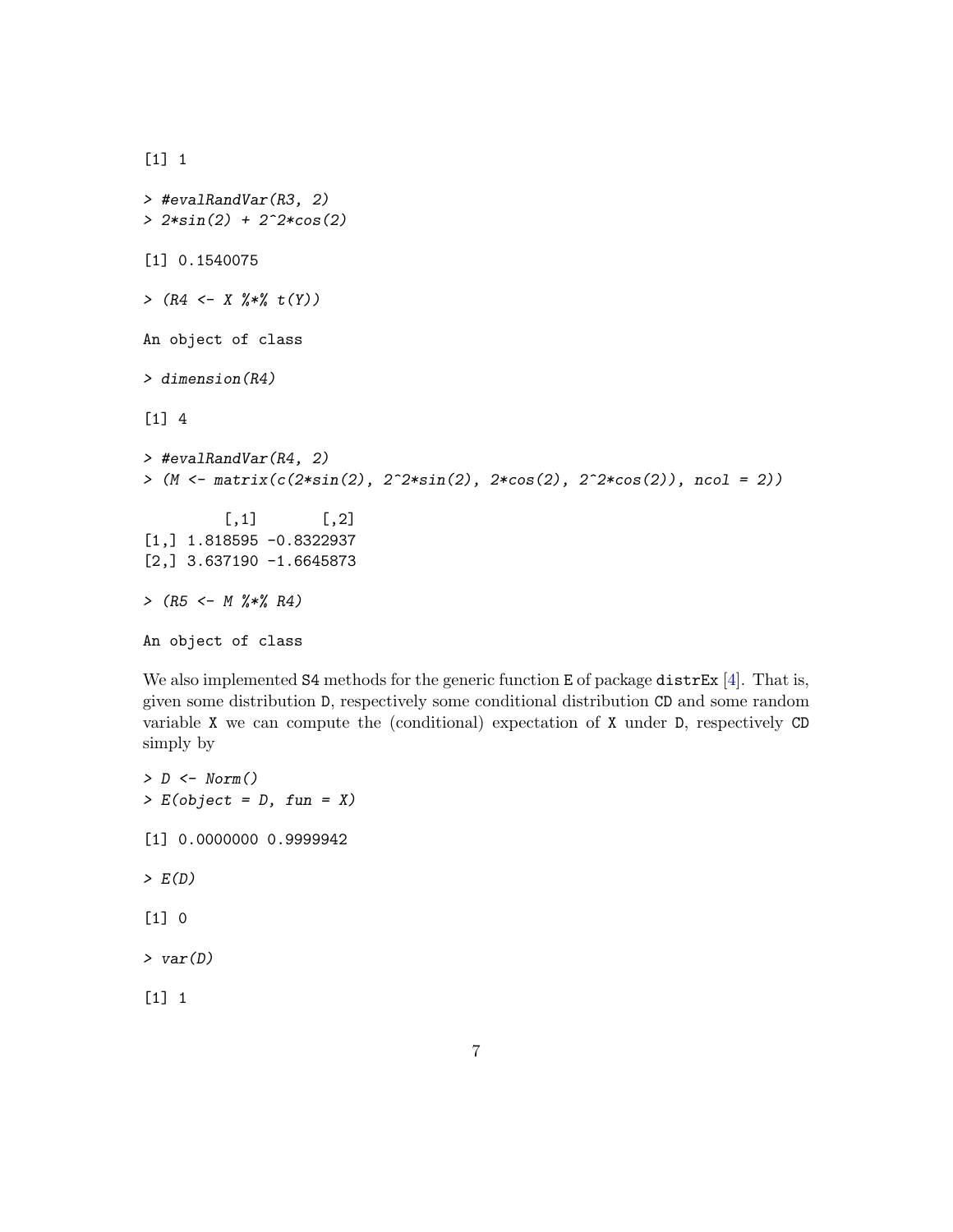<span id="page-7-1"></span>*> (CD <- LMCondDistribution(theta = 1))*

```
Distribution object of class: AbscontCondDistribution
 theta: 1
 intercept: 0
 scale: 1
## cond:
name: conditioning by an Euclidean space
Range: Euclidean Space with dimension 1
> E(object = CD, fun = X, cond = 2)
[1] 2.000000 4.999993
> E(Norm(mean = 2))
\lceil 1 \rceil 2
> E(Norm(mean = 2), fun = function(x){x^2})
[1] 4.999993
```
for some given condition cond.

In addition, we define methods for the generic function show for the classes RandVariable, EuclRandMatrix and EuclRandVarList. There are also methods for the generic functions dimension (see package distr [\[4\]](#page-8-1)), length, ncol, nrow, t and [ (cf. package base). For more details we refer to the corresponding help pages.

Finally, we introduce several new generic functions. A brief description of these functions is given in Table [2.](#page-8-4)

For more details about the full functionality of package RandVar we refer to the source code and the corresponding help pages, respectively.

# <span id="page-7-0"></span>3 Odds and Ends

The main issue is to reduce the computation time for methods using objects of class Rand-Variable and its subclasses as these classes play an important role in the computation of optimally robust estimators; confer Kohl (2005) [\[3\]](#page-8-0). In particular, we are looking for ways to increase the computation speed of evalRandVar and E.